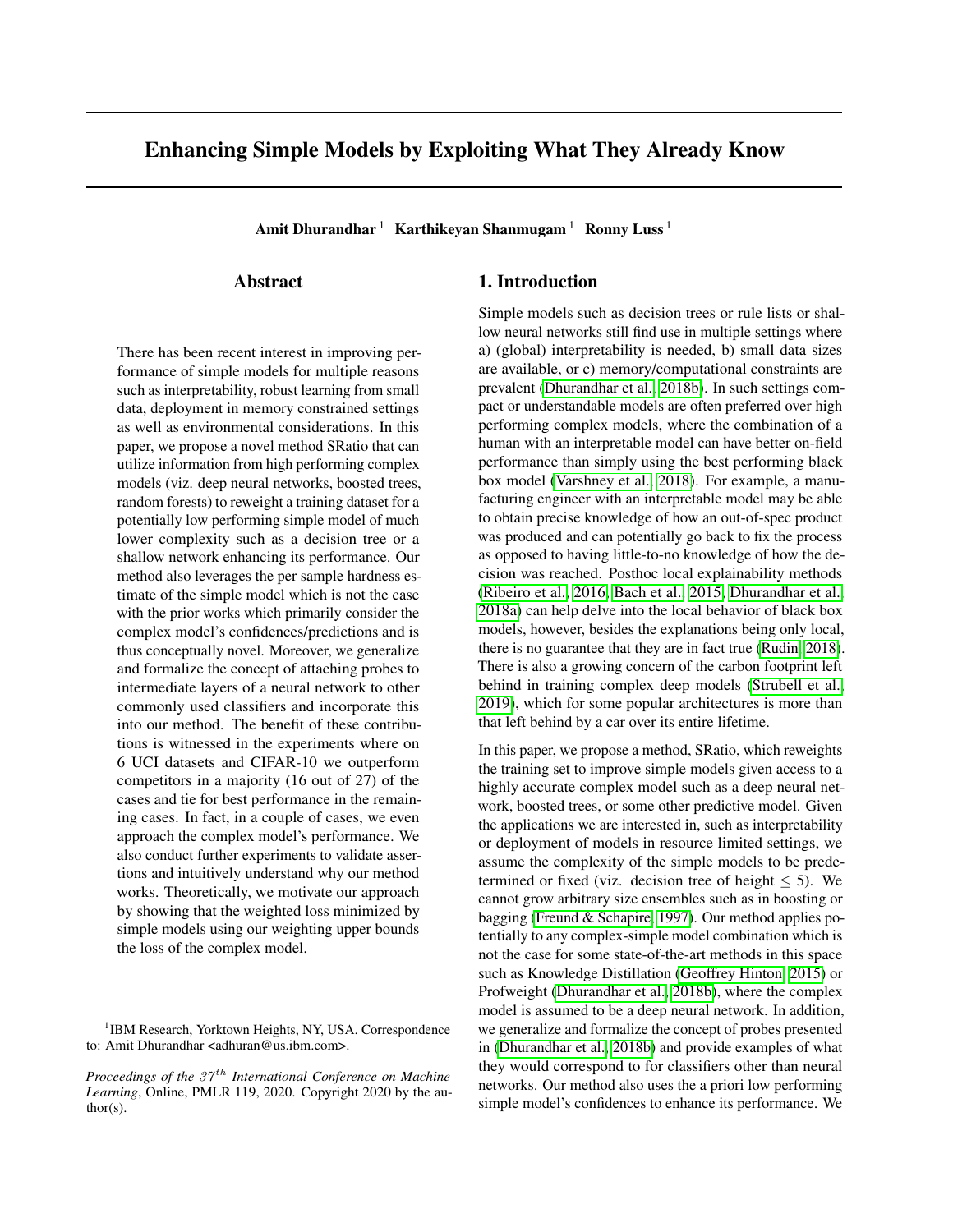believe this to be conceptually novel compared to existing methods which seem to *only* leverage the complex model (viz. its predictions/confidences). The benefit is seen in experiments where we outperform other competitors in a majority of the cases and are tied with one or more methods for best performance in the remaining cases. In fact, in a couple of cases we even approach the complex model's performance, i.e. a single tree is made to be as accurate as 100 boosted trees. Moreover, we motivate our approach by contrasting it with covariate shift and show that our weighting scheme where we now minimize the weighted loss of the simple model is equivalent to minimizing an upper bound on the loss of the complex model.

## 2. Related Work

Knowledge Distillation [\(Geoffrey Hinton, 2015;](#page-8-5) [Tan et al.,](#page-9-3) [2017;](#page-9-3) [Lopez-Paz et al., 2016\)](#page-8-6) is one of the most popular approaches for building "simpler" neural networks. It typically involves minimizing the cross-entropy loss of a simpler network based on calibrated confidences [\(Guo et al., 2017\)](#page-8-7) of a more complex network. The simpler networks are usually not that simple in that they are typically of the same (or similar) depth but thinned down [\(Romero et al., 2015\)](#page-8-8). This is generally insufficient to meet tight resource constraints [\(Reagen et al., 2016\)](#page-8-9). Moreover, the thinning down was shown for convolutional neural networks but it is unclear how one would do the same for modern architectures such as ResNets. The weighting of training inputs approach on the other hand can be more easily applied to different architectures. It also has another advantage in that it can be readily applied to models optimizing losses other than cross-entropy (viz. hinge loss, squared loss) with some interpretation of which inputs are more (or less) important. Some other strate-gies to improve simple models (Buciluă et al., 2006; [Ba &](#page-8-11) [Caurana, 2013;](#page-8-11) [Bastani et al., 2017\)](#page-8-12) are also conceptually similar to Distillation, where the actual outputs are replaced by predictions from the complex model.

In [\(Dehghani et al., 2017\)](#page-8-13), authors use soft targets and their uncertainty estimates to inform a student model on a larger dataset with more noisy labels. Uncertainty estimates are obtained from Gaussian Process Regression done on a dataset that has less noisy labels. In [\(Furlanello et al., 2018\)](#page-8-14), authors train a student neural network that is identically parameterized to the original one by fitting to soft scores rescaled by temperature. In our problem, the complexity of the student is very different from that of the teacher and we do compare with distillation-like schemes. [\(Frosst & Hinton, 2017\)](#page-8-15) define a new class of decision trees called soft decision trees to enable it to fit soft targets (classic distillation) of a neural network. Our methods use existing training algorithms for well-known simple models. [\(Ren et al., 2018\)](#page-8-16) advocate reweighting samples as a way to make deep learning robust

by tuning the weights on a validation set through gradient descent. Our problem is about using knowledge from a pretrained complex model to improve a simple model through weighting samples.

The most relevant work to our current endeavor is ProfWeight [\(Dhurandhar et al., 2018b\)](#page-8-0), where they too weight the training inputs. The weights are determined based on the output confidences of linear classifiers attached to intermediate representations (called probes) of a deep neural network. Their method however, requires the complex model to be a neural network and thus does not apply to settings where we have a different complex model. Moreover, their method, like Distillation, takes into account only the complex model's assessment of an example's difficulty.

Curriculum learning (CL) [\(Bengio et al., 2009\)](#page-8-17) and boosting [\(Freund & Schapire, 1997\)](#page-8-4) are two other approaches which rely on weighting samples, however, their motivation and setup are significantly different. In both CL and boosting the complexity of the improved learner can increase as they do not have to respect constraints such as interpretability [\(Dhurandhar et al., 2017;](#page-8-18) [Montavon et al., 2017\)](#page-8-19) or limited memory/power [\(Reagen et al., 2016;](#page-8-9) [Chen et al., 2016\)](#page-8-20). In CL, typically, there is no automatic gradation of example difficulty during training. In boosting, the examples are graded with respect to a previous weak learner and not an independent accurate complex model. Also, as we later show, our method does not necessarily up-weight hard examples but rather uses a measure that takes into account hardness as assessed by both the complex and simple models.

# 3. Methodology

In this section, we first provide theoretical and intuitive justification for our approach. This is followed by a description of our method for improving simple models using both the complex and simple model's predictions. The key novelty lies in the use of the simple model's prediction, which also makes the theory non-trivial yet practical. Rather than use the complex model's prediction, we generalize a concept from [\(Dhurandhar et al., 2018b\)](#page-8-0) where they attached probe functions to each layer of a neural network, obtained predictions using only the first  $k$  layers ( $k$  being varied up to the total number of layers), and used the mean of the probe predictions rather than the output of only the last layer. They empirically showed the extra information from previous layers to improve upon only using the final layer's output. Our generalization, which we call graded classifiers and formally define below, extracts progressive information from other models (beyond neural networks). The graded classifiers provide better performance than using only the output of complex model, as illustrated by our various experiments in the subsequent section.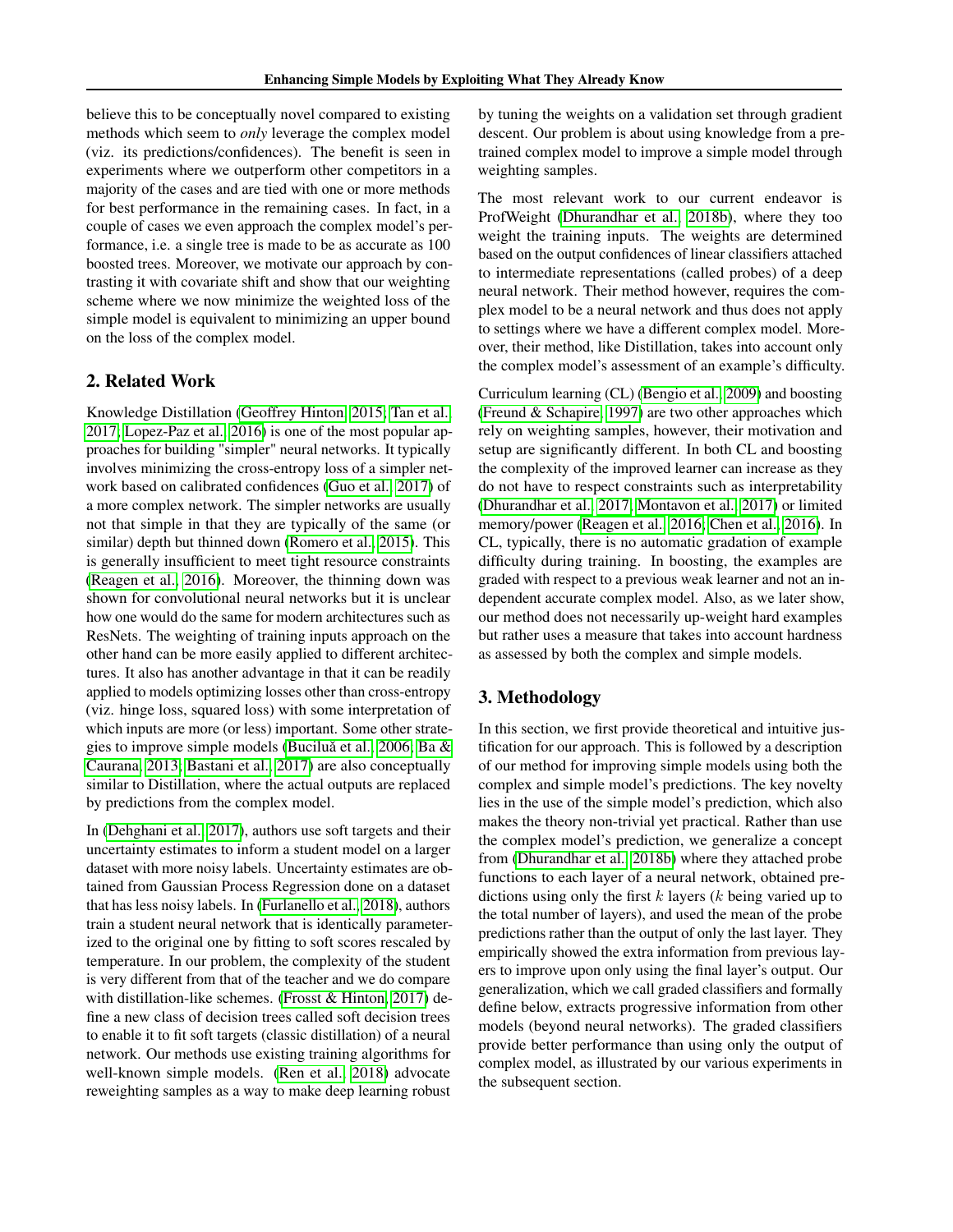#### 3.1. Theoretical Motivation

Our approach in section [3.3](#page-3-0) can be motivated by contrasting it with the covariate shift [\(Agarwal et al., 2011\)](#page-7-0) setting. If  $X \times Y$  is the input-output space and  $p(x, y)$  and  $q(x, y)$  are the source and target distributions in the covariate shift setting, then it is assumed that  $p(y|x) = q(y|x)$  but  $p(x) \neq q(x)$ . One of the standard solutions for such settings is importance sampling where the source data is sampled proportional to  $\frac{q(x)}{p(x)}$  in order to mimic as closely as possible the target distribution. In our case, the dataset is the same but the classifiers (i.e. complex and simple) are different. We can think of this as a setting where  $p(x) = q(x)$  as both the models learn from the same data, however,  $p(y|x) \neq q(y|x)$ where  $p(y|x)$  and  $q(y|x)$  correspond to the outputs of complex and simple classifiers, respectively. Given that we want the simple model to approach the complex models performance, a natural analog to the importance weights used in covariate shift is to weight samples by  $\frac{p(y|x)}{q(y|x)}$  which is the essence of our method as described below in section [3.3.](#page-3-0)

Now, let us formally show that the expected cross-entropy loss of a model is no greater than the reweighted version with an additional positive slack term. This implies that training the simple model with this reweighting is a valid and sound procedure of the loss we want to optimize.

**Lemma 3.1.** *Let*  $p_{\theta}(y|x)$  *be the softmax scores on a specific model* θ *from simple model space* Θ*. Let* θ <sup>∗</sup> ∈ Θ *be the set of simple model parameters that is obtained from a given learning algorithm for the simple model on a training dataset.* Let  $p_c(y|x)$  be a pre-trained complex classifier whose loss *is smaller than*  $\theta^*$  *on the training distribution. Let*  $\beta \geq 1$  *be* a scalar clip level for the ratio  $p_c(y|x)/p_{\theta^*}(y|x).$  Then we *have:*

$$
\mathbb{E}[-\log p_{\theta}(y|x)]
$$
\n
$$
\leq \mathbb{E}\left[\max\left(1,\min\left(\frac{p_c(y|x)}{p_{\theta^*}(y|x)},\beta\right)\right)\log\left(\frac{1}{p_{\theta}(y|x)}\right)\right]
$$
\n
$$
-\mathbb{E}\left[\log\left(\min\left(\frac{p_c(y|x)}{p_{\theta^*}(y|x)},\beta\right)\right)\right] + \log(\beta). \tag{1}
$$

*Proof.*

$$
\mathbb{E}[-\log(p_{\theta}(y|x))]
$$
\n
$$
= \mathbb{E}\left[\log\left(\frac{1}{p_{\theta}(y|x)} \cdot \min\left(\frac{p_c(y|x)}{p_{\theta^*}(y|x)}, \beta\right)\right)\right]
$$
\n
$$
- \mathbb{E}\left[\log\left(\min\left(\frac{p_c(y|x)}{p_{\theta^*}(y|x)}, \beta\right)\right)\right]
$$
\n
$$
\leq \mathbb{E}\left[\log\left(\frac{1}{p_{\theta}(y|x)} \cdot \max\left(1, \min\left(\frac{p_c(y|x)}{p_{\theta^*}(y|x)}, \beta\right)\right)\right)\right]
$$
\n
$$
- \mathbb{E}\left[\log\left(\min\left(\frac{p_c(y|x)}{p_{\theta^*}(y|x)}, \beta\right)\right)\right]
$$

$$
\stackrel{a}{\leq} \mathbb{E}\left[\max\left(1,\min\left(\frac{p_c(y|x)}{p_{\theta^*}(y|x)},\beta\right)\right)\log\left(\frac{1}{p_{\theta}(y|x)}\right)\right] - \mathbb{E}\left[\log\left(\min\left(\frac{p_c(y|x)}{p_{\theta^*}(y|x)},\beta\right)\right)\right] + \log(\beta) \quad (2)
$$

(a) The inequality  $\log(wx) \leq w \log(x) + \log(\beta)$  holds for all  $\beta \geq w \geq 1, x > 1$  where  $\beta \geq 1$  is any arbitrary clip level.

<span id="page-2-0"></span> $\Box$ 

Remark 1: We observe that re-weighing every sample by  $\max(1, \min(\frac{p_c(y|x)}{p_{\theta^*(y|x)}}, \beta))$  and re-optimizing using the simple model training algorithm is a sound way to optimize the cross-entropy loss of the simple model on the training data set. The reason we believe that optimizing the upper bound could be better is because many simple models such as decision trees are trained using a simple greedy approach. Therefore, reweighting samples based on an accurate complex model could induce the appropriate bias leading to better solutions. Moreover, in equation [2,](#page-2-0) the second inequality is the main place where there is slack between the upper bound and the quantity we are interested in bounding. This inequality exhibits a smaller slack if  $w = \frac{p_c(y|x)}{p_{c}(\theta|x)}$  $p_{\theta^*}(y|x)$ is not much smaller than 1 with high probability. This is typical when  $p_c$  comes from a more complex model that is more accurate than that of  $\theta^*$ .

Remark 2: The upper bound used for the last inequality in the proof leads to a quantification of the bias introduced by weighting for a particular dataset. Note that in practice, we determine the optimal  $\beta$  via cross-validation.

#### 3.2. Intuitive Justification

Intuitively, assuming  $w \geq 1$  implies that the complex model finds an input easier (i.e. higher score or confidence) to classify in the correct class than does the simple model. Although in practice this may not always be the case, it is not unreasonable to believe that this would occur for most inputs, especially if the complex model is highly accurate.

The motivation for our approach conceptually does not contradict [\(Dhurandhar et al., 2018b\)](#page-8-0), where hard samples for a complex model are weighted low. These would still be potentially weighted low as the numerator would be small. However, the main difference would occur in the weighting of the easy examples for the complex model, which rather than being uniformly weighted high, would now be weighted based on the assessment of the simple model. This, we believe, is important information as stressing inputs that are already extremely easy for the simple model to classify will possibly not lead to the best generalization. It is probably more important to stress inputs that are somewhat hard for the simple model but easier for the complex model, as that is likely to be the critical point of information transfer.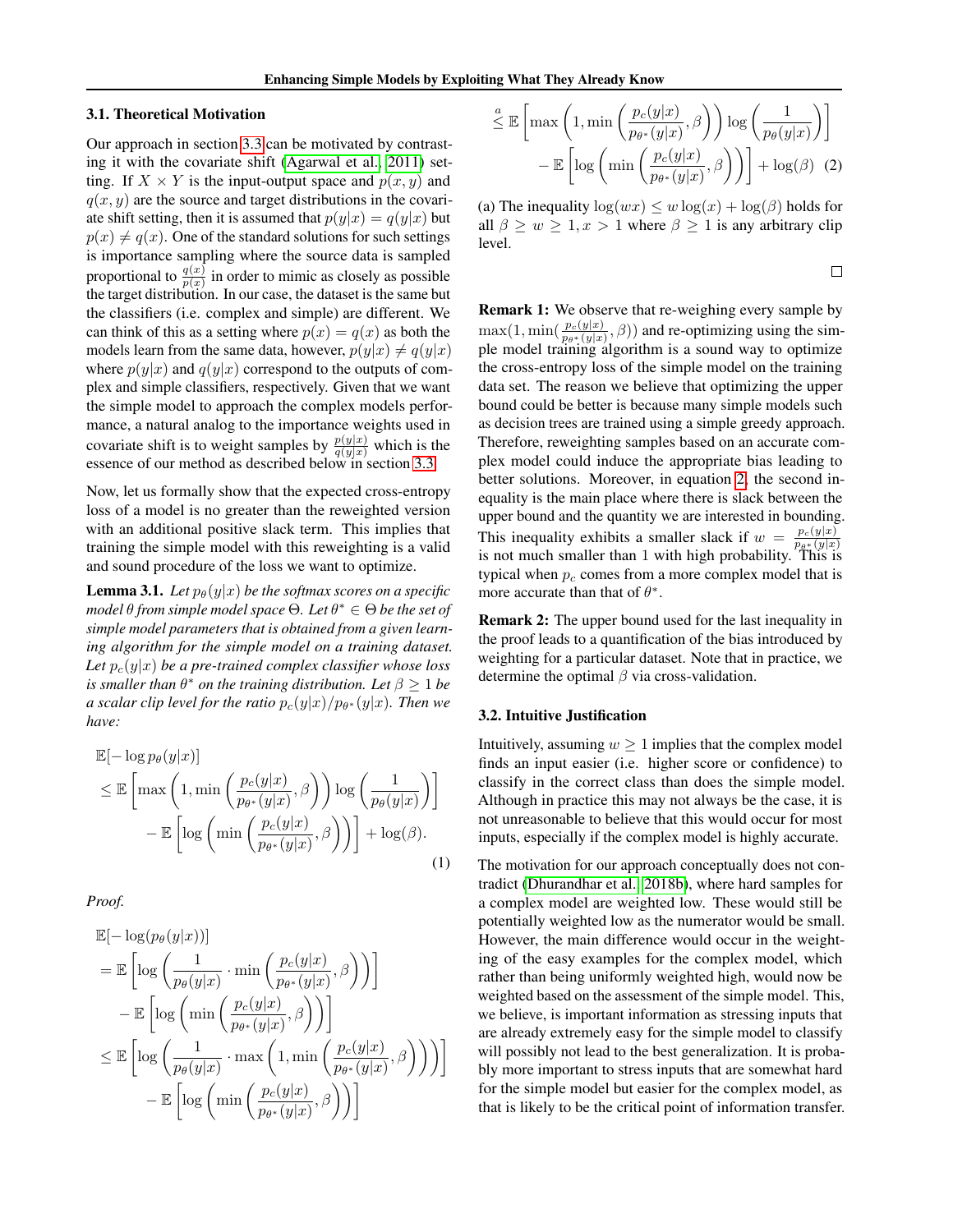<span id="page-3-1"></span>Algorithm 1 Our proposed method SRatio.

**Input:** *n* (graded) classifiers  $\zeta_1$ , ...,  $\zeta_n$ , learning algorithm for simple model  $\mathcal{L}_{\mathcal{S}}$ , dataset  $D_S$  of cardinality N, performance gap parameter  $\gamma$  and maximum allowed ratio parameter  $\beta$ .

1) Train simple model on  $D_S$ ,  $S \leftarrow \mathcal{L}_{S}(D_S, \vec{1}_N)$  and compute its (average) prediction error  $\epsilon_S$ . {Obtain initial simple model where each input is given a unit weight.}

2) Compute (average) prediction errors  $\epsilon_1$ , ...,  $\epsilon_n$  for the n graded classifiers and store the ones that are at least  $\gamma$  more accurate than the simple model i.e.  $I \leftarrow \{i \in$  $\{1, ..., n\} | \epsilon_S - \epsilon_i \geq \gamma\}$ 

3) Compute weights for all inputs x as follows:  $w(x) =$  $\sum_{i\in I}\zeta_i(x)$  $\frac{mS(x)}{mS(x)}$ , where m is the cardinality of set I and  $S(x)$ is the prediction probability/score for the true class of the simple model.

4) Set  $w(x) \leftarrow 0$ , if  $w(x) > \beta$ . {Clip the importance of extremely hard examples for the simple model.}

5) Retrain the simple model on the dataset  $D<sub>S</sub>$  with the corresponding learned weights  $\mathbf{w}, \mathcal{S}_w \leftarrow \mathcal{L}_{\mathcal{S}}(D_S, \mathbf{w})$ 

6) Return  $S_w$ 

Even though easier inputs for the complex model are likely to get higher weights, ranking these based on the simple model's assessment is important and not captured in previous approaches. Hence, although our idea may appear to be simple, we believe it is a significant jump conceptually in that it also takes into account the simple model's behavior to improve itself.

Our method described in the next section is a generalization of this idea and the motivation presented in the previous section. If the confidences of the complex model are representative of difficulty then we could leverage them alone. However, many times as seen in previous work [\(Dhurandhar](#page-8-0) [et al., 2018b\)](#page-8-0), they may not be representative and hence using confidences of lower layers or simpler forms of the complex classifier can be very helpful.

#### <span id="page-3-0"></span>3.3. Method

We now present our approach SRatio in algorithm [1,](#page-3-1) which uses the ideas presented in the previous sections and generalizes the method in [\(Dhurandhar et al., 2018b\)](#page-8-0) to be applicable to complex classifiers other than neural networks.

In previous works [\(Akshayvarun Subramanya, 2017;](#page-8-21) [Dhu](#page-8-0)[randhar et al., 2018b\)](#page-8-0), it was seen that sometimes highly

accurate models such as deep neural networks may not be good density estimators and hence may not provide an accurate quantification of the relative difficulty of an input. To obtain a better quantification, the idea of attaching probes (viz. linear classifiers) to intermediate layers of a deep neural network and then averaging the confidences was proposed. This, as seen in the previous work, led to significantly better results over the state-of-the-art. Similarly, we generalize our method where rather than taking just the output confidences of the complex model as the numerator, we take an average of the confidences over a gradation of outputs produced by taking appropriate simplifications of the complex model. We formalize this notion of graded outputs as follows:

**Definition** ( $\delta$ -graded) Let  $X \times Y$  denote the input-output space and  $p(x, y)$  the joint distribution over this space. Let  $\zeta_1, \zeta_2, ..., \zeta_n$  denote classifiers that output the prediction probabilities for a given input  $x \in X$  for the most probable (or true) class  $y \in Y$  determined by  $p(y|x)$ . We then say that classifiers  $\zeta_1, \zeta_2, ..., \zeta_n$  are  $\delta$ -graded for some  $\delta \in (0, 1]$ and a (measurable) set  $Z \subseteq X$  if  $\forall x \in Z$ ,  $\zeta_1(x) \leq \zeta_2(x) \leq$  $\cdots \leq \zeta_n(x)$ , where  $\int_{x \in Z} p(x) \geq \delta$ .

Loosely speaking, the above definition says that a sequence of classifiers is  $\delta$ -graded if a classifier in the sequence is at least as accurate as the ones preceding it for inputs whose probability measure is at least  $\delta$ . Thus, a sequence would be 1-graded if the above inequalities were true for the entire input space (i.e.  $Z = X$ ). Below are some examples of how one could produce  $\delta$ -graded classifiers for different models in practice.

- Deep Neural Networks: The notion of attaching probes, which are essentially linear classifiers (viz.  $\sigma(Wx +$ b)) trained on intermediate layers of a deep neural network [\(Dhurandhar et al., 2018b;](#page-8-0) [Alain & Bengio,](#page-8-22) [2016\)](#page-8-22) could be seen as a way of creating  $\delta$ -graded classifiers, where lower layer probes are likely to be less accurate than those above them for most of the samples. Thus the idea of probes as simplifications of the complex model, as used in previous works, are captured by our definition.
- Boosted Trees: One natural way here could be to consider the ordering produced by boosting algorithms that grow the tree ensemble and use all trees up to a certain point. For example, if we have an ensemble of 10 trees, then  $\zeta_1$  could be the first tree,  $\zeta_2$  could be the first two trees and so on where  $\zeta_{10}$  is the entire ensemble.
- Random Forests: Here one could order trees based on performance and then do a similar grouping as above where  $\zeta_1$  could be the least accurate tree, then  $\zeta_2$  could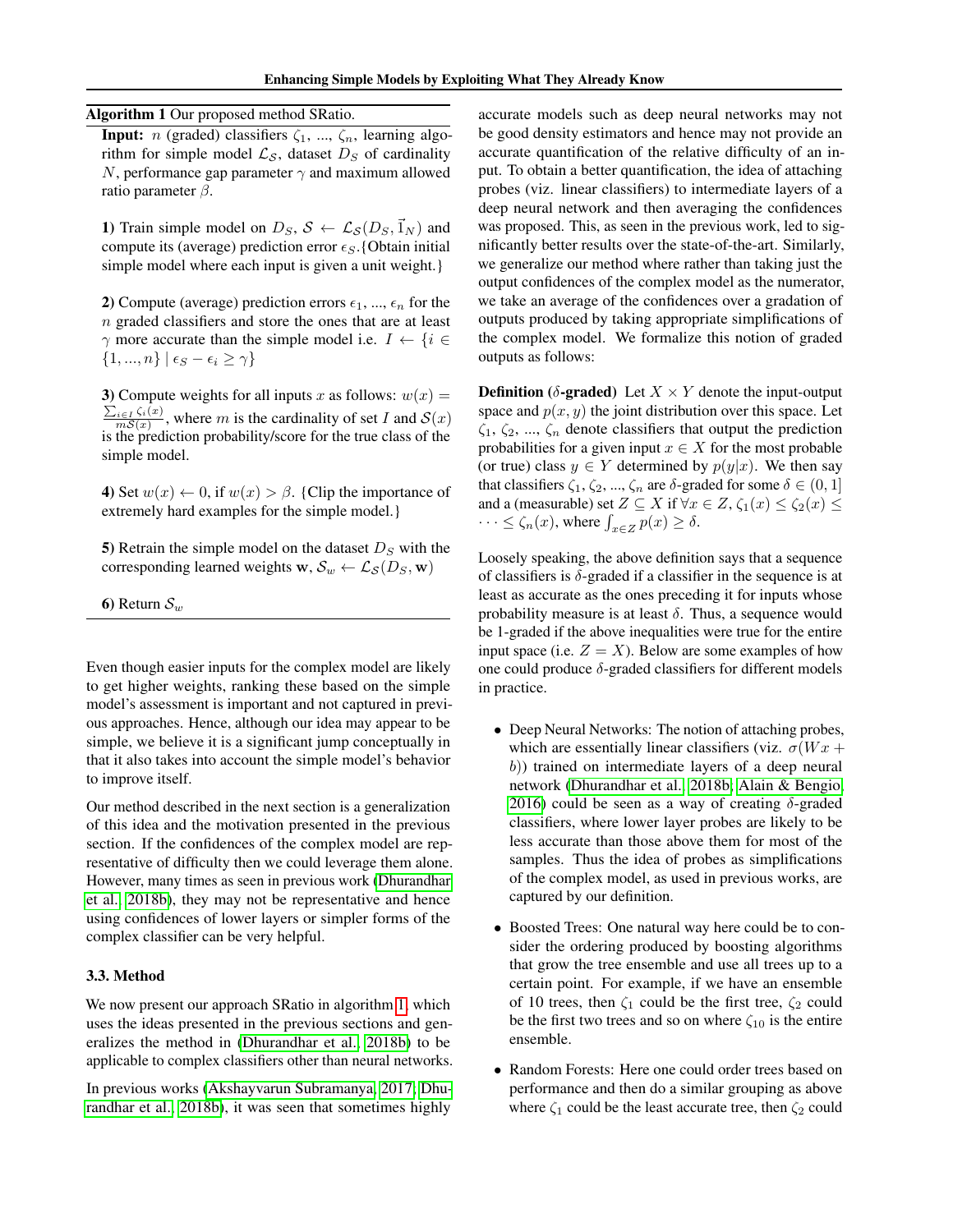be the ensemble of  $\zeta_1$  and the second most inaccurate tree and so on. Of course, for this and boosted trees one could take bigger steps and add more trees to produce the next  $\zeta$  so that there is a measurable jump in performance from one graded classifier to the next.

• Other Models: For non-ensemble models such as generalized linear models one too could form graded classifiers by taking different order Taylor approximations of the functions, or by setting the least important coefficients successively to zero by doing function decompositions based on binary, ternary and higher order interactions [\(Molnar et al., 2019\)](#page-8-23), or using feature selection and starting with a model containing the most important feature(s).

Given this, we see in algorithm [1](#page-3-1) that we take as input graded classifiers and the learning algorithm for the simple model. Trivially, the graded classifiers can just be the entire complex classifier where we only consider its output confidences. We now take a ratio of the average confidence of the graded classifiers that are at least more accurate than the simple model by  $\gamma > 0$  and the simple model's confidence. If this ratio is too large (i.e.  $> \beta$ ) we set the weight to zero and otherwise the ratio is the weight for that input. Note that setting large weights to zero reduces the variance of the simple model because it prevents dependence on a select few examples. Moreover, large weights mostly indicate that the input is extremely hard for the simple model to classify correctly and so expending effort on it and ignoring other examples will most likely be detrimental to performance. Best values for both parameters can be found empirically using standard validation procedures. The learned weights  $w(x)$  can be used to reweight the simple models corresponding per (training) sample loss  $\lambda(x)$ , following which we can retrain the simple model.

<span id="page-4-0"></span>Table 1. Dataset characteristics, where  $N$  denotes dataset size and  $d$  is the dimensionality.

| Dataset               | N     |                | # of Classes   |
|-----------------------|-------|----------------|----------------|
| Ionosphere            | 351   | 34             |                |
| <b>Ovarian Cancer</b> | 216   | 4000           |                |
| <b>Heart Disease</b>  | 303   | 13             |                |
| Waveform              | 5000  | 40             | κ              |
| Human Activity        | 10299 | 561            |                |
| Musk                  | 6598  | 166            | $\mathfrak{D}$ |
| CIFAR-10              | 60000 | $32 \times 32$ |                |

# 4. Experiments

In this section, we empirically validate our approach as compared with other state-of-the-art methods used to improve simple models. We experiment on 6 real datasets from UCI

repository [\(Dheeru & Karra Taniskidou, 2017\)](#page-8-24): Ionosphere, Ovarian Cancer (OC), Heart Disease (HD), Waveform, Human Activity Recognition (HAR), Musk as well as CIFAR-10 [\(Krizhevsky, 2009\)](#page-8-25). Dataset characteristics are given in Table [1.](#page-4-0)

#### 4.1. UCI Datasets Setup

We experiment with two complex models, namely, boosted trees and random forests, each of size 100. For each of the complex models we see how the different methods perform in enhancing two simple models: a single CART decision tree and a linear SVM classifier. Since ProfWeight is not directly applicable in this setting, we compare with its special case ConfWeight which weighs examples based on the confidence score of the complex model. We also compare with two models that serves as a proxy to Distillation, namely Distill-proxy 1 and Distill-proxy 2 since distillation is mainly designed for cross-entropy loss with soft targets. For Distill-proxy 1, we use the hard targets predicted by the complex models (boosted trees or random forests) as labels for the simple models. For Distill-proxy-2, we use regression versions of trees and SVM for the simple models to fit the soft probabilities of the complex models. For multiclass problems, we train a separate regressor for fitting a soft score for each class and choose the class with the largest soft score. This version performed worse and numbers are relegated to the supplement. We only report numbers for Distill-proxy 1 in the main paper. Datasets are randomly split into 70% train and 30% test. Results for all methods are averaged over 10 random splits and reported in Table [2](#page-5-0) with 95% confidence intervals.

For our method, graded classifiers based on the complex models are formed as described before in steps of 10 trees. We have 10 graded classifiers  $(10 \times 10 = 100$  trees) for both boosted trees and random forests. The trees in the random forest are ordered based on increasing performance. Optimal values for  $\gamma$  and  $\beta$  are found using 10-fold crossvalidation.

# 4.2. CIFAR-10 Setup

The setup we follow here is very similar to previous works [\(Dhurandhar et al., 2018b\)](#page-8-0). The complex model is an 18 unit ResNet with 15 residual (Res) blocks/units. We consider a simple model that consists of 3 Res units, 5 Res units and 7 Res units. Each unit consists of two  $3 \times 3$  convolutional layers with either 64, 128, or 256 filters (the exact architecture is given in the supplement). A  $3 \times 3$  convolutional layer with 16 filters serves an input to the first ResNet block, while an average pooling layer followed by a fully connected layer with 10 logits takes as input the output of the final ResNet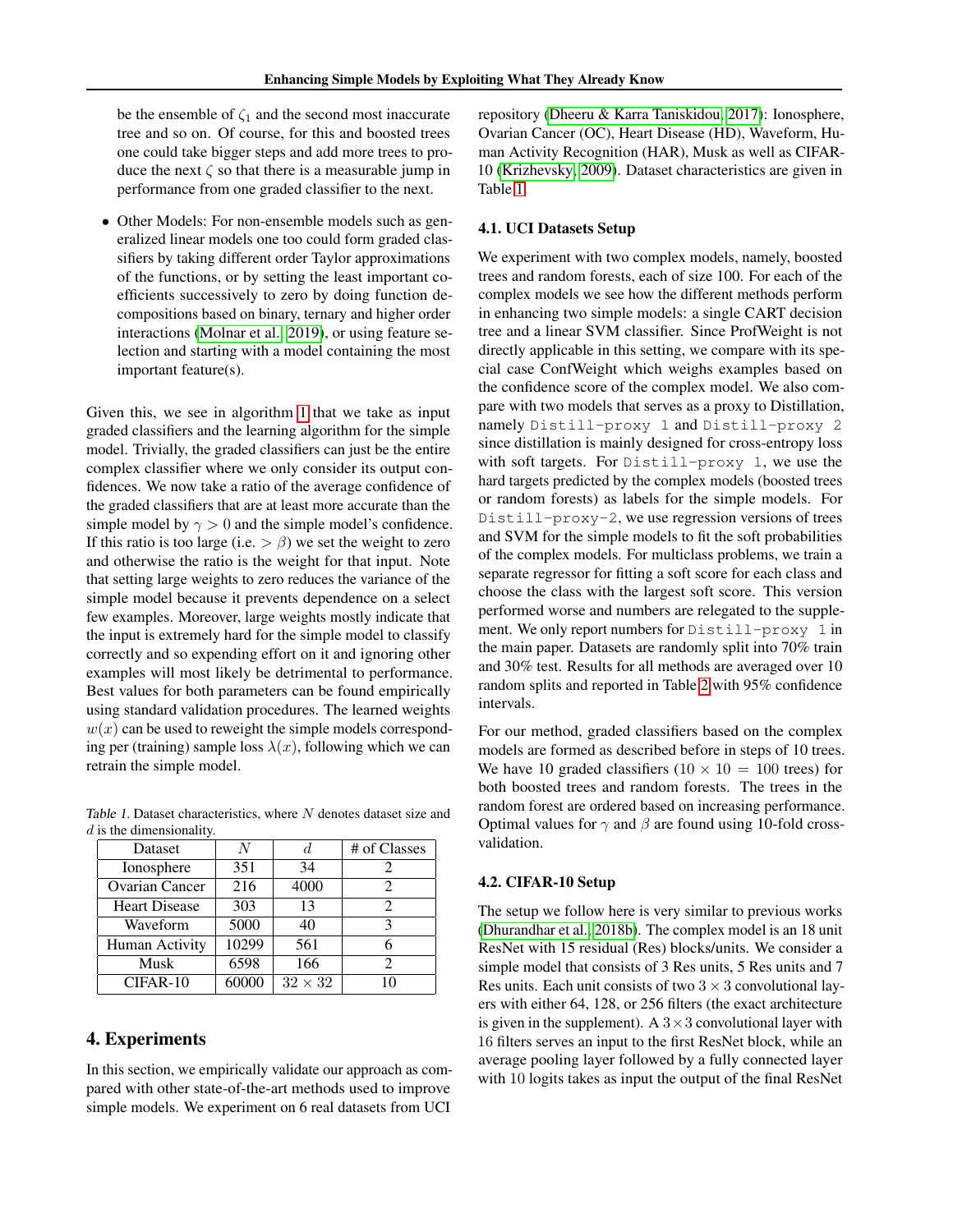<span id="page-5-0"></span>Table 2. Below we see the averaged % errors with 95% confidence intervals for the different methods on six real datasets. Boosted Trees and Random Forest (100 trees) are the complex models (CM), while a single decision tree and linear SVM are the simple models (SM). Best simple model results are indicated in bold. ∗ indicates the simple model has approached the complex models performance.

|                      | <b>Complex</b>          | CM                     | <b>Simple</b>             | SM                 | - --r-- -<br>Distill-proxy 1 | ConfWeight | <b>SRatio</b>     |
|----------------------|-------------------------|------------------------|---------------------------|--------------------|------------------------------|------------|-------------------|
| <b>Dataset</b>       | <b>Model</b>            | <b>Error</b>           | <b>Model</b>              | <b>Error</b>       | Error (SM)                   | Error (SM) | Error (SM)        |
|                      |                         |                        | Tree                      | 10.95              | 10.95                        | 11.42      | $8.57*$           |
|                      | Boosted                 | $8.10\,$               |                           | $\pm 0.4$          | $\pm 0.4$                    | $\pm 0.8$  | $\pm 0.5$         |
|                      | Trees                   | $\pm 0.4$              | $\overline{\text{SVM}}$   | 12.38              | 11.90                        | 11.90      | 10.47             |
| Ionosphere           |                         |                        |                           | $\pm 0.6$          | $\pm 0.6$                    | $\pm 0.6$  | $\pm 0.5$         |
|                      |                         |                        | Tree                      | 10.95              | 10.95                        | 11.42      | 10.42             |
|                      | Random<br>Forest        | 6.19<br>$\pm 0.4$      |                           | $\pm 0.4$          | $\pm 0.4$                    | $\pm 0.4$  | $\pm 0.1$         |
|                      |                         |                        | <b>SVM</b>                | 12.38              | 12.38                        | 12.38      | 11.42             |
|                      |                         |                        |                           | $\pm 0.6$          | $\pm 0.6$                    | $\pm 0.6$  | $\pm 0.3$         |
|                      |                         |                        | Tree                      | 15.62              | 15.62                        | 15.62      | 15.62             |
| Ovarian Cancer       | Boosted                 | 4.68                   |                           | $\pm 0.8$          | $\pm 0.8$                    | $\pm 1.0$  | $\pm 0.5$         |
|                      | Trees                   | $\pm 0.4$              | <b>SVM</b>                | 1.56               | $\overline{1.56}$            | 1.56       | $\overline{1.56}$ |
|                      |                         |                        |                           | $\pm 0.4$          | $\pm 0.4$                    | $\pm 0.4$  | $\pm 0.4$         |
|                      |                         |                        | Tree                      | 15.62              | 15.62                        | 14.06      | 14.04             |
|                      | Random                  | $6.25\,$               |                           | $\pm 0.8$          | $\pm 0.8$                    | $\pm 0.1$  | $\pm 0.1$         |
|                      | Forest                  | $\pm 0.8$              | <b>SVM</b>                | $\overline{1.56}$  | $\overline{1.56}$            | 1.56       | $\overline{1.56}$ |
|                      |                         |                        |                           | $\pm 0.4$          | $\pm 0.4$                    | $\pm 0.4$  | $\pm 0.4$         |
|                      |                         |                        | Tree                      | 23.88              | 22.77                        | 23.33      | 22.77             |
|                      | <b>Boosted</b>          | $15.55\,$              |                           | $\pm 0.7$          | $\pm 0.1$                    | $\pm 0.3$  | $\pm 0.2$         |
|                      | Trees                   | $\pm 0.6$              | $\overline{\text{SVM}}$   | 17.22              | 16.67                        | 17.22      | 16.77             |
| <b>Heart Disease</b> |                         |                        |                           | $\pm 0.2$          | $\pm 0.3$                    | $\pm 0.2$  | $\pm 0.2$         |
|                      |                         |                        | Tree                      | 23.88              | 23.88                        | 25.55      | 22.77             |
|                      | Random                  | 15.88                  |                           | $\pm 0.7$          | $\pm 0.7$                    | $\pm 0.5$  | $\pm 0.3$         |
|                      | Forest                  | $\pm 0.6$              | <b>SVM</b>                | 17.22              | 17.22                        | 16.67      | 16.67             |
|                      |                         |                        |                           | $\pm 0.2$          | $\pm 0.2$                    | $\pm 0.3$  | $\pm 0.2$         |
|                      |                         |                        | Tree                      | $\overline{25.43}$ | 25.06                        | 25.10      | 25.06             |
|                      | <b>Boosted</b><br>Trees | 12.96<br>$\pm 0.1$     |                           | $\pm 0.2$          | $\pm 0.1$                    | $\pm 0.1$  | $\pm 0.1$         |
|                      |                         |                        | SVM                       | 14.70              | 15.33                        | 14.70      | 13.72             |
| Waveform             |                         |                        |                           | $\pm 0.2$          | $\pm 0.0$                    | $\pm 0.2$  | $\pm 0.2$         |
|                      |                         |                        | Tree                      | 25.43              | 25.43                        | 25.43      | 25.06             |
|                      | Random<br>Forest        | $10.90\,$<br>$\pm 0.1$ |                           | $\pm 0.2$          | $\pm 0.2$                    | $\pm 0.2$  | $\pm 0.1$         |
|                      |                         |                        | <b>SVM</b>                | 14.70              | 14.33                        | 14.30      | 12.72             |
|                      |                         |                        |                           | $\pm 0.2$          | $\pm 0.0$                    | $\pm 0.2$  | $\pm 0.5$         |
|                      |                         |                        | Tree                      | 7.93               | 7.93                         | 7.86       | 7.15              |
|                      | <b>Boosted</b>          | 6.32                   |                           | $\pm 0.2$          | $\pm 0.1$                    | $\pm 0.2$  | $\pm 0.1$         |
|                      | <b>Trees</b>            | $\pm 0.0$              | $\overline{\mathrm{SVM}}$ | 14.56              | 15.85                        | 13.92      | 13.92             |
| Human Activity       |                         |                        |                           | $\pm 0.1$          | $\pm 0.1$                    | $\pm 0.1$  | $\pm 0.2$         |
| Recognition          |                         |                        | Tree                      | 7.93               | 7.23                         | 7.21       | 6.67              |
|                      | Random                  | 2.34                   |                           | $\pm 0.2$          | $\pm 0.1$                    | $\pm 0.1$  | $\pm 0.0$         |
|                      | Forest                  | $\pm 0.0$              | <b>SVM</b>                | 14.56              | 13.92                        | 14.24      | 13.92             |
|                      |                         |                        |                           | $\pm 0.1$          | $\pm 0.1$                    | $\pm 0.1$  | $\pm 0.1$         |
|                      |                         |                        | Tree                      | 4.49               | 6.11                         | 4.45       | $4.06*$           |
|                      | <b>Boosted</b>          | 4.06<br>$\pm 0.1$      |                           | $\pm 0.1$          | $\pm 0.1$                    | $\pm 0.1$  | $\pm 0.1$         |
|                      | Trees                   |                        | $\overline{\mathrm{SVM}}$ | 6.11               | 6.29                         | 6.41       | 5.48              |
| Musk                 |                         |                        |                           | $\pm 0.1$          | $\pm 0.1$                    | $\pm 0.1$  | $\pm 0.1$         |
|                      |                         |                        | <b>Tree</b>               | 4.49               | 4.49                         | 4.47       | 3.89              |
|                      | Random<br>Forest        | 2.45<br>$\pm 0.1$      |                           | $\pm 0.1$          | $\pm 0.1$                    | $\pm 0.1$  | $\pm 0.1$         |
|                      |                         |                        | $\overline{\text{SVM}}$   | 6.11               | 6.16                         | 5.96       | 5.53              |
|                      |                         |                        |                           | $\pm 0.1$          | $\pm 0.1$                    | $\pm 0.1$  | $\pm 0.1$         |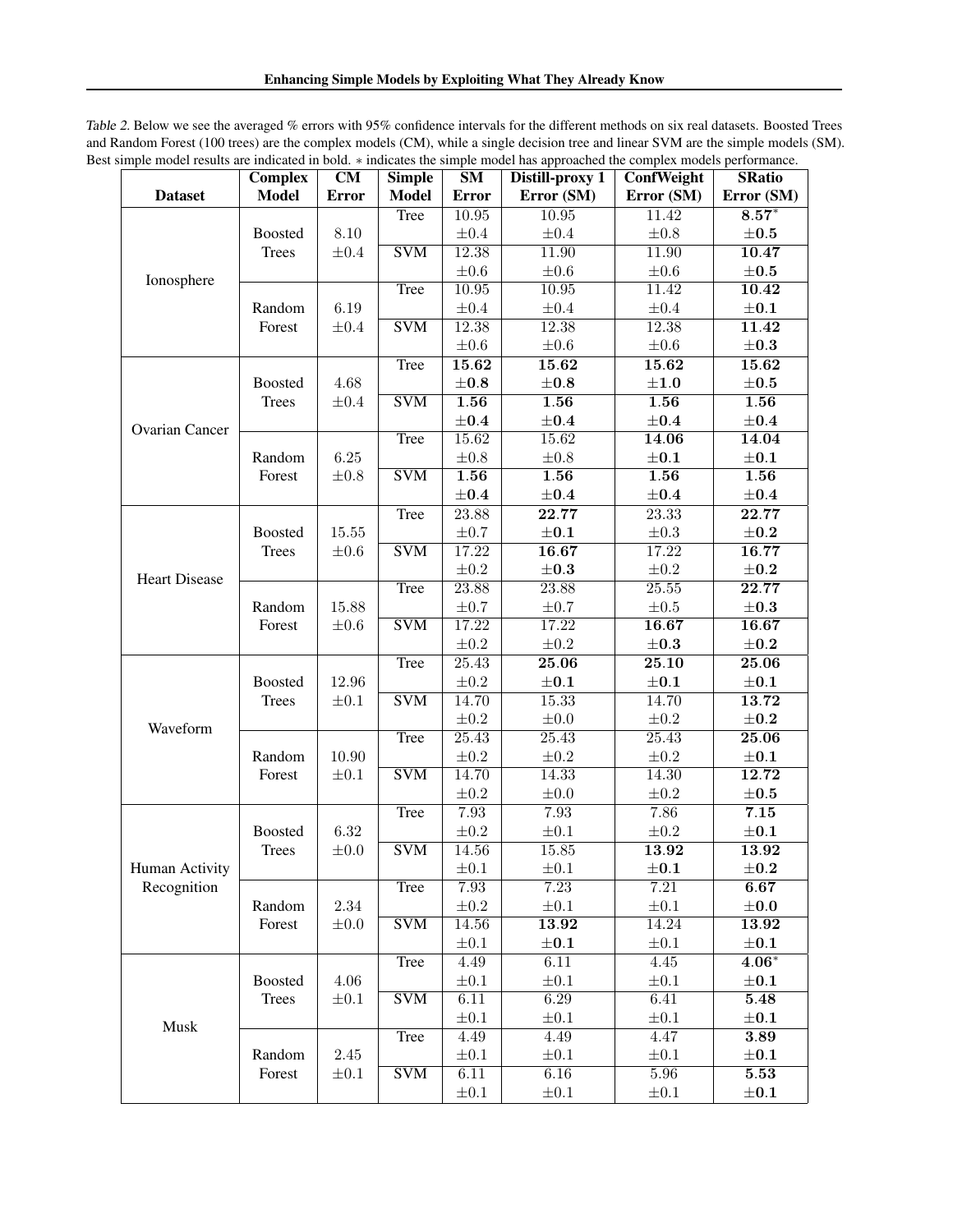

<span id="page-6-1"></span>Figure 1. Above (left) we see the % of training set points assigned weight 0 by SRatio at optimal  $\beta$  values for each complex (BT, RF) and simple model (Tree, SVM) combination on the 6 UCI datasets. We see that  $< 1\%$  of the training set has weights 0 in all cases. Above (right) we analyze why intuitively our reweighting seems to work by considering the % of nearest neighbors that have zero weight, high weight, and in-between weight. Results are averaged over all complex-simple model combinations. Both plots represent averaged values over 10 random train/test splits with 95% confidence intervals.

<span id="page-6-2"></span>Table 3. Below we see the % of training points whose weights based on SRatio have changed by  $> 1\%$  compared to just considering the complex model, i.e., ignoring simple model confidences in Step 3 of algorithm [1.](#page-3-1) This depicts the impact of considering the simple models confidences in the weighting, which is our main conceptual contribution. Results are averaged over both complex models.

|                    | Ionosphere | ОC                      |            | HD                |            |                 | Waveform   |      | HAR                      |        | Musk                                                   |
|--------------------|------------|-------------------------|------------|-------------------|------------|-----------------|------------|------|--------------------------|--------|--------------------------------------------------------|
| Tree               | <b>SVM</b> | Tree                    | <b>SVM</b> | Tree              | <b>SVM</b> | Tree            | <b>SVM</b> | Tree | SVM                      | Tree   | <b>SVM</b>                                             |
| 37.40              | 90.65      | 8.55                    | 57<br>U.J  | 2.02<br>Q٥        | 99.06      | 44.9            | 99.7       |      | 29.45                    | ⇁<br>ت | 13.93                                                  |
| $2.4^{\circ}$<br>— | ᅩ          | $\cap$<br>—<br>∪.∠<br>ᅩ | __         | (8.1)<br>$-$<br>ᆂ | ᅩ          | $\Delta$<br>$-$ | ᅩ          | ሰ ወነ | ⌒<br>$-$<br>$\cdot\cdot$ | ິ<br>ᅩ | $\rightarrow$<br>$\overline{\phantom{0}}$<br>ᆂ<br>∪. ≀ |

block for each of the models.<sup>[1](#page-6-0)</sup>

#### 4.3. Observations

We form 18 graded classifiers by training probes which are linear classifiers with softmax activations attached to flattened intermediate representations corresponding to the 18 units of ResNet (15 Res units + 3 others). As done in prior studies, we split the 50000 training samples from the CIFAR-10 dataset into two training sets of 30000 and 20000 samples, which are used to train the complex and simple models, respectively. 500 samples from the CIFAR-10 test set are used for validation and hyperparameter tuning (details in supplement). The remaining 9500 are used to report accuracies of all the models. Distillation [\(Geoffrey Hinton,](#page-8-5) [2015\)](#page-8-5) employs cross-entropy loss with soft targets to train the simple model. The soft targets are the softmax outputs of the complex model's last layer rescaled by temperature  $t = 0.5$  which was selected based on cross-validation. For ProfWeight, we report results for the area under the curve (AUC) version as it had the best performance in a majority of the cases in the prior study. Details of  $\beta$  and  $\gamma$  values that we experimented with to obtain the results in Table [4](#page-7-1) are in the supplement.

In the experiments on the 6 UCI datasets depicted in Table [2,](#page-5-0) we observe that we are consistently the best performer, either tying or superseding other competitors. Given the 24 experiments based on dataset, complex model, and simple model combinations ( $6 \times 2 \times 2 = 24$ ), we are the outright best performer in 14 of those cases, while being tied with one or more other methods for best performance in the remaining 10 cases. In fact, in 2 cases where we are outright best performers, dataset=Ionosphere, complex model =boosted trees, simple model = Tree and dataset=Musk, complex model =boosted trees, simple model = Tree, our method enhances the simple model's performance to match (statistically) that of the complex model. We believe this improvement to be significant. In fact, on the Musk dataset, we observe that the simple tree model enhanced using our method, where the complex model is a random forest, supersedes the performance of the other complex model. On the Ovarian Cancer dataset, linear SVM actually seems to perform best, even better than the complex models. A reason for this may be that the dataset is high dimensional with few examples. Due to this, it also seems difficult for any of the methods to boost the simple model's performance.

We now offer an intuition as to why our weighting works. First, we see in figure [1\(](#page-6-1)left) that our assertion of only a very small fraction of the training set being assigned 0 weights

<span id="page-6-0"></span> $1$ Tensorflow 1.5.0 was used for CIFAR-10 experiments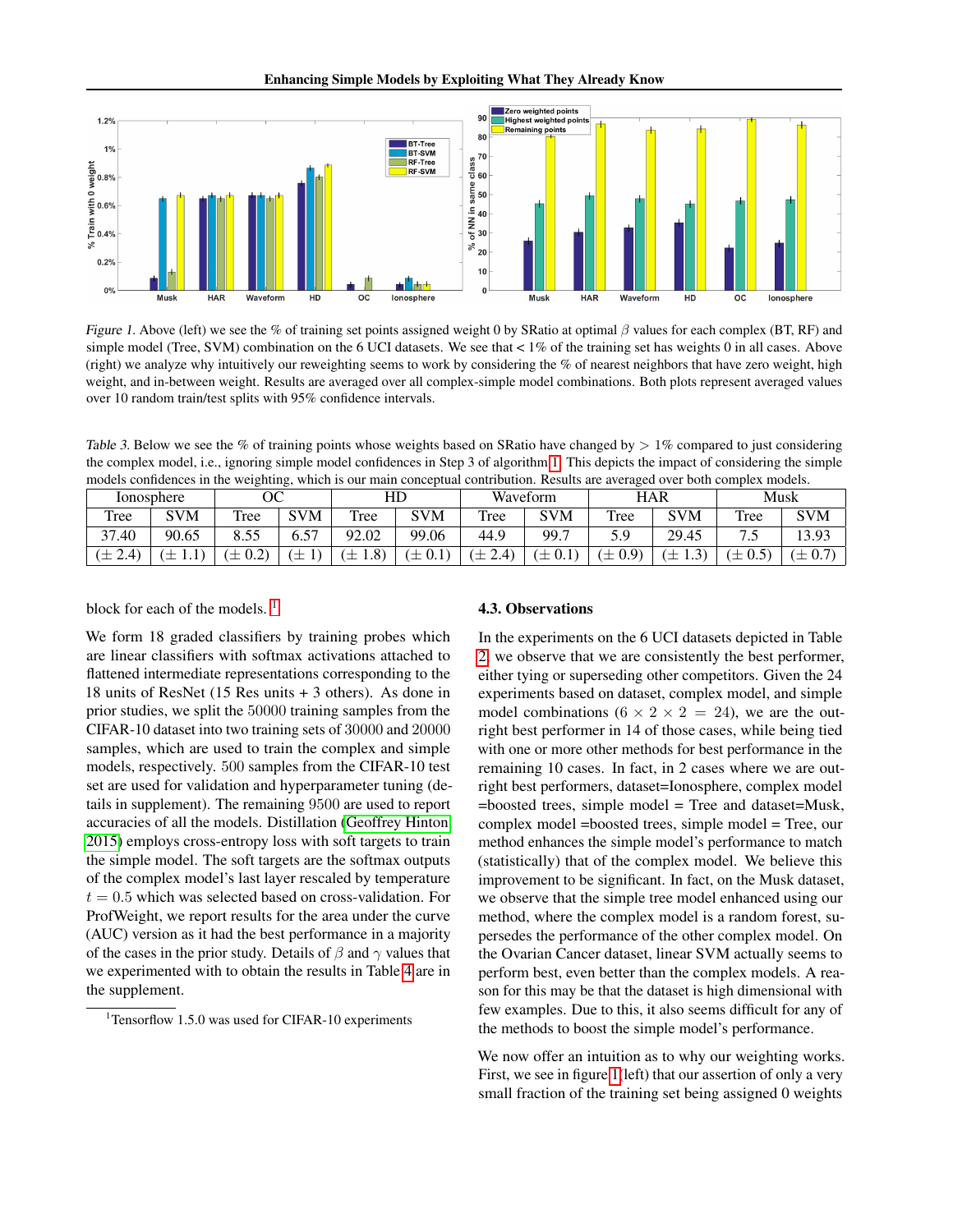|               | $SM-3$             | $SM-5$               | $SM-7$             |
|---------------|--------------------|----------------------|--------------------|
| Standard      | 73.15 $(\pm 0.7)$  | 75.78 $(\pm 0.5)$    | 78.76 $(\pm 0.35)$ |
| ConfWeight    | 76.27 $(\pm 0.48)$ | 78.54 $(\pm 0.36)$   | 81.46 $(\pm 0.50)$ |
| Distillation  | 65.84 $(\pm 0.60)$ | $70.09 \ (\pm 0.19)$ | 73.4 $(\pm 0.64)$  |
| ProfWeight    | 76.56 $(\pm 0.51)$ | 79.25 $(\pm 0.36)$   | 81.34 $(\pm 0.49)$ |
| <b>SRatio</b> | 77.23 $(\pm 0.14)$ | 80.14 $(\pm 0.22)$   | 81.89 $(\pm 0.28)$ |

<span id="page-7-1"></span>Table 4. Below we observe the averaged accuracies (%) of simple models SM-3 (3 Res units), SM-5 (5 Res units) and SM-7 (7 Res units) trained with various weighting methods and distillation. The complex model achieved 84.5% accuracy. Statistically significant best results are indicated in bold.

based on parameter  $\beta$ , which upper bounds the weights, is true (< 1% is assigned weight 0). For Ovarian Cancer (OC), SVM was better than the complex models and hence no points had weight 0.

In figure [1\(](#page-6-1)right), we see the intuitive justification for the learned weights. Given 10 nearest neighbors (NN) of a data point, let  $\nu_s$  and  $\nu_d$  denote the number of those NNs that belong to its class (i.e. same class), and most frequent different class respectively. Then the Y-axis depicts  $\frac{\nu_s}{\nu_s+\nu_d} \times 100$ . This metric gives a feel for how difficult it is likely to be to correctly classify a point. We thus see that most of the 10 NNs for the 0 weight points lie in a different class and so likely are almost impossible for a simple model to classify correctly. The highest weighted points (i.e. top 5 percentile) have nearest neighbors from the same class almost 50% of the time and are close to the most frequent (different) class. This showcases why the 0 weight points are so difficult for the simple models to classify, while the highest weighted points seem to outline an important decision boundary. With some effort a simple model should be able to classify them correctly and so focusing on them is important. The remaining points (on average) seem to be relatively easy for both complex and simple models.

In Table [3,](#page-6-2) we see the percentage of weights that change  $(1\%)$  by considering the simple model in addition to the complex model, as opposed to just considering the complex model. A reasonable percentage of the weights are impacted by considering the simple models predictions, thus indicating that our method can have significant effect on a learning algorithm. An interesting side fact is that there seems to be some correlation, albeit not perfect, between the simple models initial performance and percentage of weights that change. For instance, HD and Waveform seem to be the hardest to predict and a high percentage of weights are changed to improve the simple models. While Musk seems to be one of the easier ones to predict and a small percentage of weights are changed.

On the CIFAR-10 dataset, we see that our method outperforms other state-of-the-art methods where the simple model has 3 Res units and 5 Res units. For 7 Res units, we tie with ProfWeight and ConfWeight. Given the motivation of re-

source limited settings where memory constraints can be stringent [\(Reagen et al., 2016;](#page-8-9) [Chen et al., 2016\)](#page-8-20), SM-3 and SM-5 are anyway the more reasonable options. In general, we see from these experiments that the simple model's predictions can be highly informative in improving its own performance.

## 5. Discussion

Our approach and results outline an interesting strategy, where even in cases that one might want a low complexity simple model, it might be beneficial to build an accurate complex model first and use it to enhance the desired simple model. Such is exactly the situation for the manufacturing engineer described in the introduction that has experience with simple interpretable models that provide him with knowledge that a complex model with better performance cannot offer.

Although our method may appear to be simplistic, we believe it to be a conceptual jump. Our method takes into account the difficulty of a sample not just based on the complex model, but also the simple model which a priori is not obvious and hence possibly ignored by previous methods that may or may not be weighting-based. Moreover, we have empirically shown that our method either outperforms or matches the best solutions across a wide array of datasets for different complex model (viz. boosted trees, random forests and ResNets) and simple model (viz. single decision trees, linear SVM and small ResNets) combinations. In fact, in a couple of cases, a single tree approached the performance of a 100 boosted trees using our method. In addition, we also formalized and generalized the idea behind probes presented in previous work [\(Dhurandhar et al., 2018b\)](#page-8-0) to classifiers beyond deep neural networks and gave examples of practical instantiations. In the future, we would like to uncover more such methods and study their theoretical underpinnings.

### References

<span id="page-7-0"></span>Agarwal, D., Li, L., and Smola, A. J. Linear-Time Estimators for Propensity Scores. In 14th *Intl. Conference*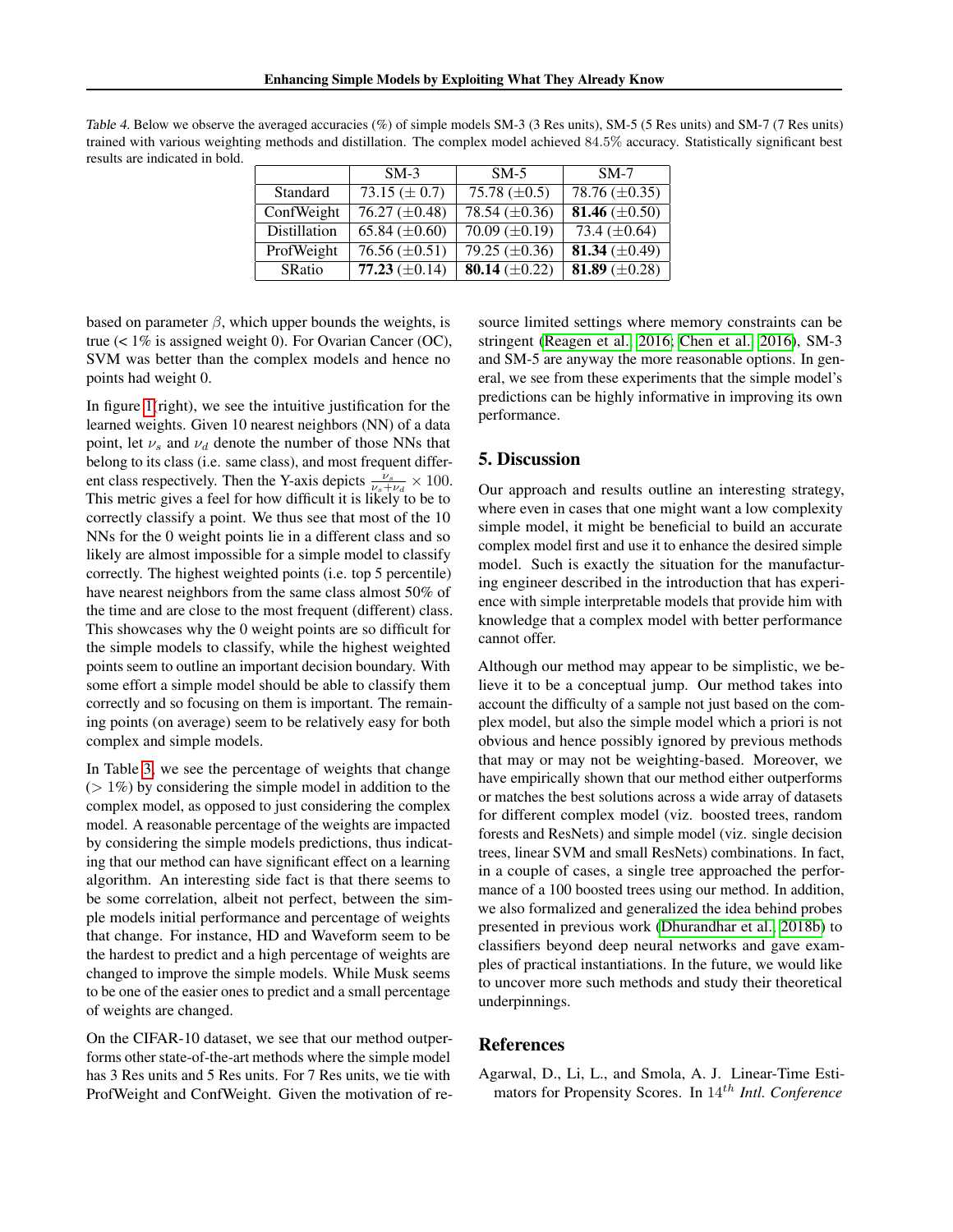*on Artificial Intelligence and Statistics (AISTATS)*, pp. 93–100, 2011.

- <span id="page-8-21"></span>Akshayvarun Subramanya, Suraj Srinivas, R. B. Confidence estimation in deep neural networks via density modelling. *arXiv preprint arXiv:1707.07013*, 2017.
- <span id="page-8-22"></span>Alain, G. and Bengio, Y. Understanding intermediate layers using linear classifier probes. *arXiv preprint arXiv:1610.01644*, 2016.
- <span id="page-8-11"></span>Ba, L. J. and Caurana, R. Do deep nets really need to be deep? *CoRR*, abs/1312.6184, 2013. URL [http:](http://arxiv.org/abs/1312.6184) [//arxiv.org/abs/1312.6184](http://arxiv.org/abs/1312.6184).
- <span id="page-8-2"></span>Bach, S., Binder, A., Montavon, G., Klauschen, F., Müller, K.-R., and Samek, W. On pixel-wise explanations for non-linear classifier decisions by layer-wise relevance propagation. *PloS one*, 10(7):e0130140, 2015.
- <span id="page-8-12"></span>Bastani, O., Kim, C., and Bastani, H. Interpreting blackbox models via model extraction. *arXiv preprint arXiv:1705.08504*, 2017.
- <span id="page-8-17"></span>Bengio, Y., Louradour, J., Collobert, R., and Weston, J. Curriculum learning. In *Proceedings of the 26th Annual International Conference on Machine Learning*, 2009.
- <span id="page-8-10"></span>Buciluă, C., Caruana, R., and Niculescu-Mizil, A. Model compression. In *Proceedings of the 12th ACM SIGKDD International Conference on Knowledge Discovery and Data Mining*, 2006.
- <span id="page-8-20"></span>Chen, Y.-H., Emer, J., and Sze, V. Eyeriss: A spatial architecture for energy-efficient dataflow for convolutional neural networks. In *2016 ACM/IEEE 43rd Annual International Symposium on Computer Architecture*, 2016.
- <span id="page-8-13"></span>Dehghani, M., Mehrjou, A., Gouws, S., Kamps, J., and Schölkopf, B. Fidelity-weighted learning. *arXiv preprint arXiv:1711.02799*, 2017.
- <span id="page-8-24"></span>Dheeru, D. and Karra Taniskidou, E. UCI machine learning repository, 2017. URL [http://archive.ics.uci.](http://archive.ics.uci.edu/ml) [edu/ml](http://archive.ics.uci.edu/ml).
- <span id="page-8-18"></span>Dhurandhar, A., Iyengar, V., Luss, R., and Shanmugam, K. Tip: Typifying the interpretability of procedures. *arXiv preprint arXiv:1706.02952*, 2017.
- <span id="page-8-3"></span>Dhurandhar, A., Chen, P.-Y., Luss, R., Tu, C.-C., Ting, P., Shanmugam, K., and Das, P. Explanations based on the missing: Towards contrastive explanations with pertinent negatives. In *Advances in Neural Information Processing Systems 31*. 2018a.
- <span id="page-8-0"></span>Dhurandhar, A., Shanmugam, K., Luss, R., and Olsen, P. Improving simple models with confidence profiles. *Advances of Neural Inf. Processing Systems (NeurIPS)*, 2018b.
- <span id="page-8-4"></span>Freund, Y. and Schapire, R. E. Decision-theoretic generalization of on-line learning and an application to boosting. *Journal of Computer and System Sciences*, 55(1):119– 139, 1997.
- <span id="page-8-15"></span>Frosst, N. and Hinton, G. Distilling a neural network into a soft decision tree. *arXiv preprint arXiv:1711.09784*, 2017.
- <span id="page-8-14"></span>Furlanello, T., Lipton, Z. C., Tschannen, M., Itti, L., and Anandkumar, A. Born again neural networks. *arXiv preprint arXiv:1805.04770*, 2018.
- <span id="page-8-5"></span>Geoffrey Hinton, Oriol Vinyals, J. D. Distilling the knowledge in a neural network. In *https://arxiv.org/abs/1503.02531*, 2015.
- <span id="page-8-7"></span>Guo, C., Pleiss, G., Sun, Y., and Weinberger, K. On calibration of modern neural networks. *Intl. Conference on Machine Learning (ICML)*, 2017.
- <span id="page-8-25"></span>Krizhevsky, A. Learning multiple layers of features from tiny images. In *Tech. Report*. 2009.
- <span id="page-8-6"></span>Lopez-Paz, D., Bottou, L., Schölkopf, B., and Vapnik, V. Unifying distillation and privileged information. In *International Conference on Learning Representations (ICLR 2016)*, 2016. URL [http://leon.bottou.org/](http://leon.bottou.org/papers/lopez-paz-2016) [papers/lopez-paz-2016](http://leon.bottou.org/papers/lopez-paz-2016).
- <span id="page-8-23"></span>Molnar, C., Casalicchio, G., and Bischl, B. Quantifying interpretability of arbitrary machine learning models through functional decomposition. *CoRR*, 2019. URL <https://arxiv.org/abs/1904.03867>.
- <span id="page-8-19"></span>Montavon, G., Samek, W., and Müller, K.-R. Methods for interpreting and understanding deep neural networks. *Digital Signal Processing*, 2017.
- <span id="page-8-9"></span>Reagen, B., Whatmough, P., Adolf, R., Rama, S., Lee, H., Lee, S. K., Miguel, J., Hernandez-Lobato, Wei, G.-Y., and Brooks, D. Minerva: Enabling low-power, highlyaccurate deep neural network accelerators. *IEEE Explore*, 2016.
- <span id="page-8-16"></span>Ren, M., Zeng, W., Yang, B., and Urtasun, R. Learning to reweight examples for robust deep learning. *arXiv preprint arXiv:1803.09050*, 2018.
- <span id="page-8-1"></span>Ribeiro, M., Singh, S., and Guestrin, C. "why should i trust you?" explaining the predictions of any classifier. In *ACM SIGKDD Intl. Conference on Knowledge Discovery and Data Mining*, 2016.
- <span id="page-8-8"></span>Romero, A., Ballas, N., Kahou, S. E., Chassang, A., Gatta, C., and Bengio, Y. Fitnets: Hints for thin deep nets. *arXiv preprint arXiv:1412.6550*, 2015.